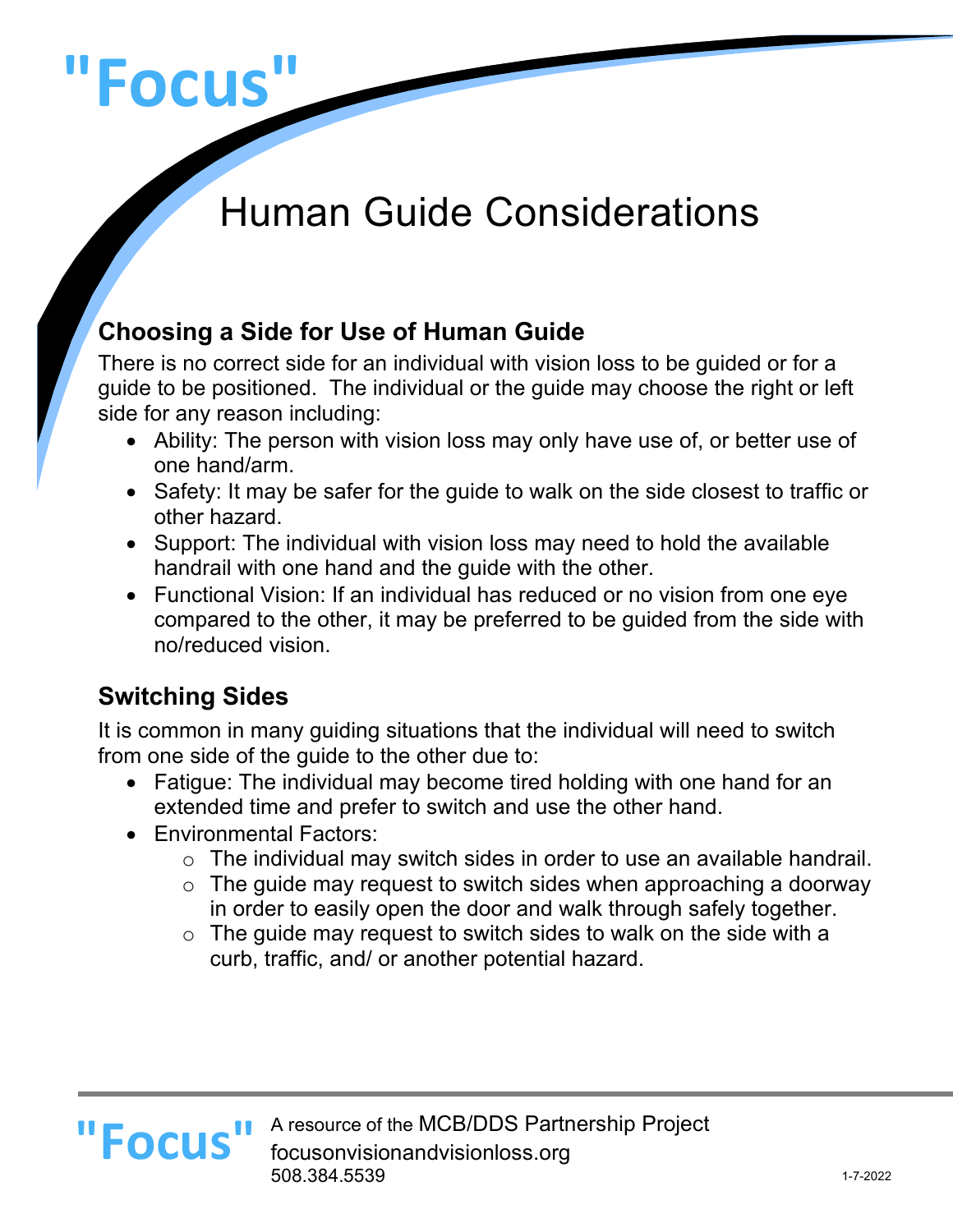#### **Switching Sides (continued)**

Safely making the switch:

- Tell the individual that you are going to switch sides and why switching sides is necessary.
- While keeping in physical contact, turn in front of the individual so that you are facing him/her.
- Reach out and contact the individual's other hand or arm so that he/she can grasp you.
- Assist if needed to release the original grasp and establish a new one with the other hand.
- Remember to always remain in contact with the individual as you are switching sides so the individual does not stand alone in free space.
- Resume your sighted guide position and continue on.
- Alternately, the individual can cross behind the guide without losing contact:
	- o The individual places his/her free hand above his/her other hand already on the guide's arm and steps behind the guide.
	- $\circ$  Individual moves the bottom hand across to the guide's other arm.
	- $\circ$  The individual removes hand from the original arm and moves to stand to the guide's other side.

#### **Human Guide Use with a Long Cane**

All options are at the discretion of the individual and the guide, and are based on location, ability, and/or preference:

- Individual can fold the cane and hold it in one hand while holding the guide's arm with his/her other hand.
- Individual can hold the cane vertically like a staff ("shepherd's position").
- Individual can hold the cane in diagonal position in front of them with tip on the ground (not swinging the cane), or with a reduced arc swing.
- Individual can give the cane to the guide to hold (folded or unfolded).

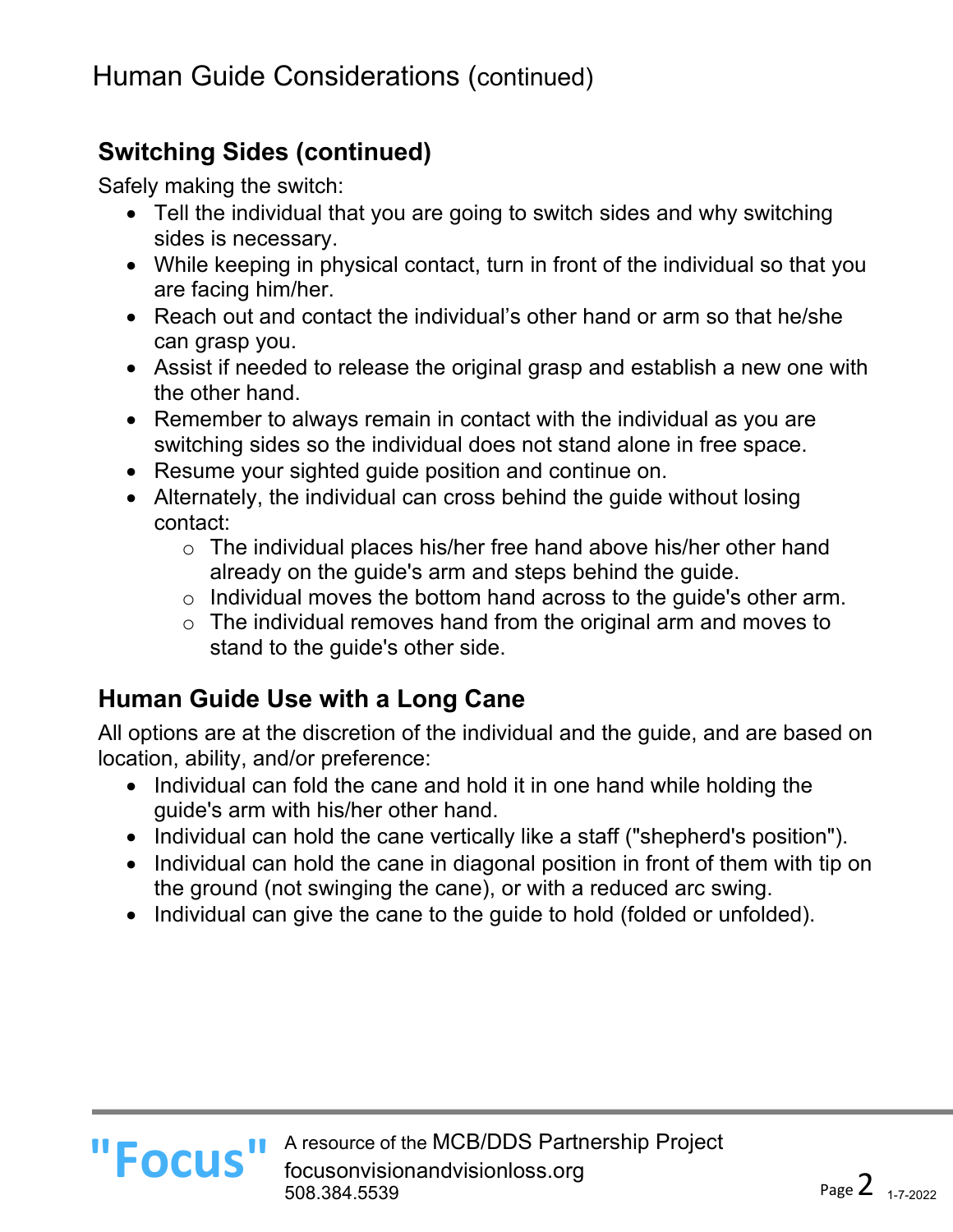# **Human Guide Use with an Adapted Mobility Device (AMD)**

All options are at the discretion of the individual and the guide and are based on location, style of cane, ability, and/or preference:

- If the cane is foldable, the individual can hold the folded cane in his/her free hand while holding the guide's arm with his/her other hand.
- Individual can give it to the guide or someone else to hold (folded or unfolded).
- In some situations, the individual may be able to leave the cane behind and then the guide can go back to get it (after safely guiding the individual to a different location).

# **Human Guide Use When Getting On/Off a Bus or Van with Stairs**

Ideally there will be two guides to assist for safety when guiding an individual on or off transportation:

• The doorway (of a van/bus) is often narrow. One guide should be in front of, and the other guide behind the individual as he/she walks up or down the van/bus steps.

#### **When there is only one guide to assist:**

- Guide the individual to the steps and tell him/her if they are going up and into the vehicle or down and out of the vehicle.
- Assist the individual to locate and grasp a handrail or grab bar/pole.
- When going up/entering, the guide remains one step behind the individual all the way into the van/bus.
- At the top landing, while the individual with vision loss is maintaining a grasp on the handrail or grab bar/pole, the guide passes carefully in front and offers use of the human guide technique to a seat.
- When going down/exiting, the guide stops the individual at the top landing.
- The guide must carefully pass in front of the individual and go down one step to stand in a protective stance, arms outstretched and facing the individual.
- The individual proceeds down the steps, maintain a grasp on one or both handrails, (or one handrail that the guides hand) with the guide spotting for safety until the individual is out of the vehicle.
- Resume use of human guide.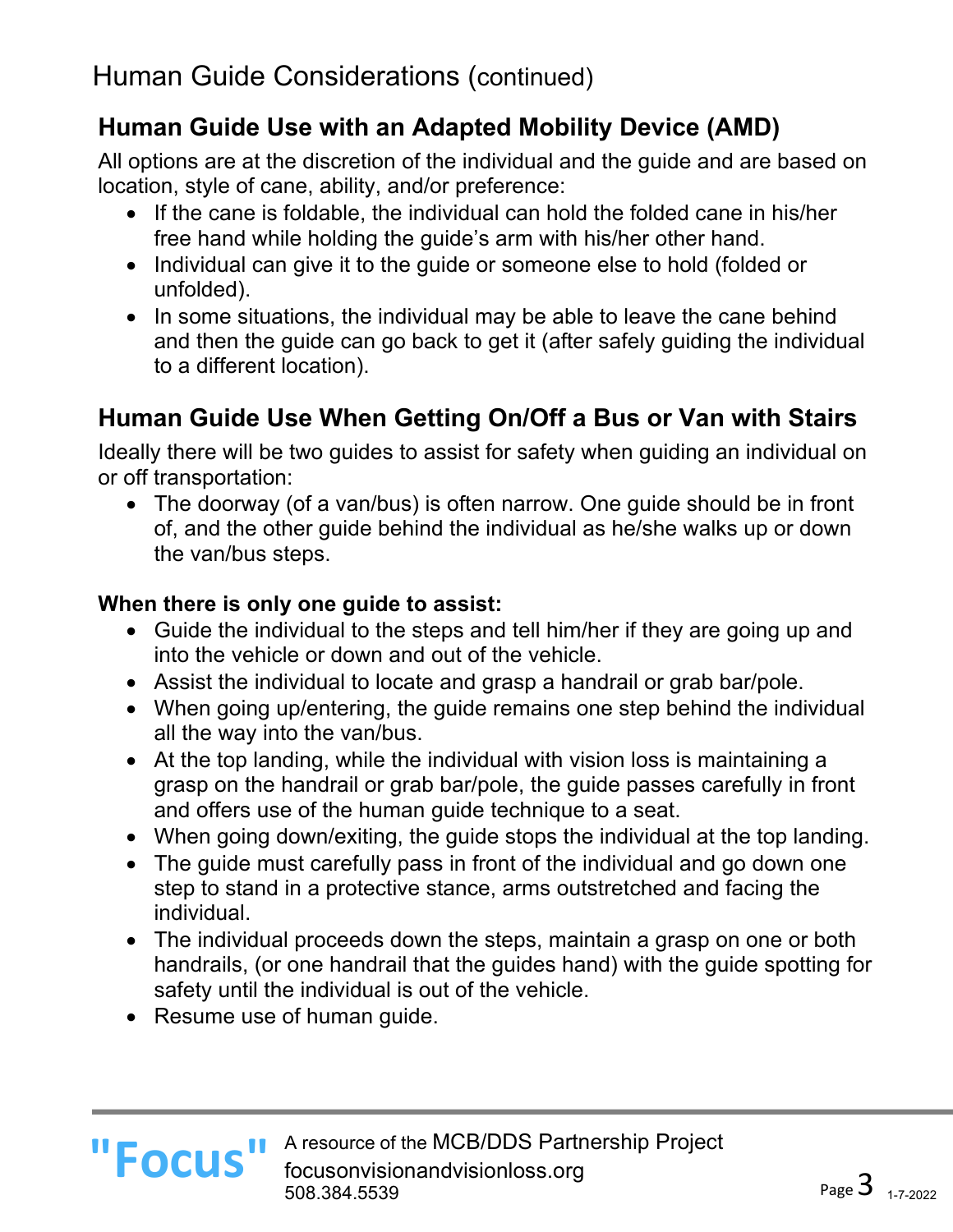#### **Human Guide with an Individual Who Does Not Maintain Grasp**

Sometimes despite encouragement and positive reinforcement an individual does not maintain contact with his/her guide. The individual may prefer to follow at a safe distance. In this situation:

- The individual walks naturally and the guide should maintain a pace that keeps him/her a step ahead and to the side of the individual.
- The guide should frequently look back at the individual to ensure close proximity and change sides as necessary for safety.
- The guide should describe any changes in walking surface.
- If the individual is not able to visually see the guide, the guide should face the individual and provide voice guidance.

See also Voice Guide section below.

#### **Human Guide Use When an Individual is Unsafe Using Physical Contact**

If an individual is unable to hold the guide's arm an object such as a foam dowel/baton can be used:

- The individual holds one end of the baton and the guide the other end.
- The guide maintains Human Guide position in front of and to the side of the individual.
- The guide maintains a pace so that the individual is not walking faster than he/she is comfortable.
- The length of the baton should account for a safe distance as needed between the guide and individual.
- The foam may need to be covered in a texture that is appealing to the individual and washable. The ends may be marked to distinguish where the individual and guide each grasp the baton.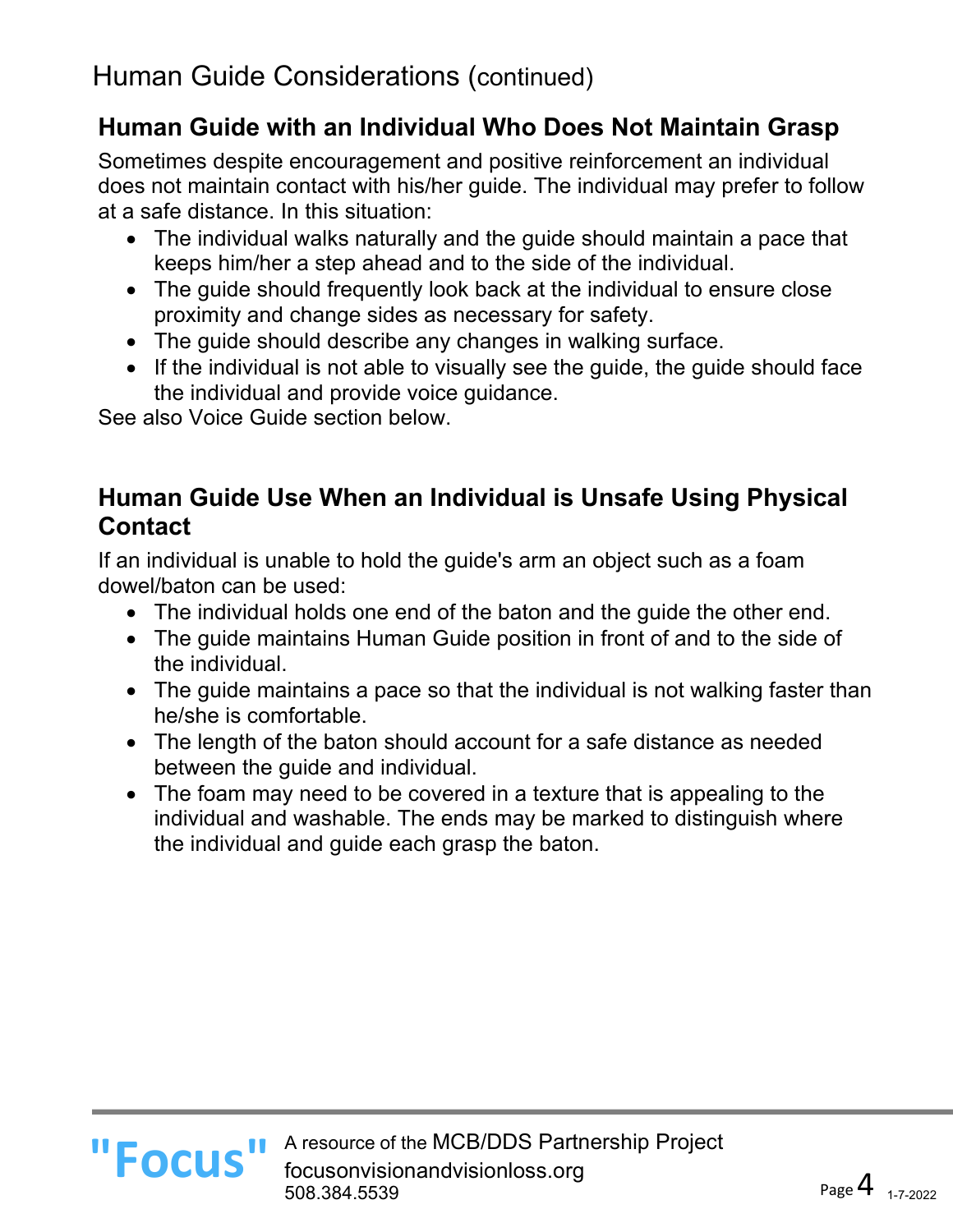#### **Human Guide Use with an Individual Self Propelling or Using a Power Wheelchair**

When assisting an individual with vision loss who can self-propel wheelchair:

- If the individual is learning or knows all or part of a route to a destination, the guide should walk behind the individual. The guide should be ready to provide verbal or physical assistance as necessary for safety.
- If the individual doesn't know the route the guide can assume a human guide position by walking a step ahead and to one side of the wheelchair and offer Voice Guide assistance.
- If the individual is using a power wheelchair the guide may need to stand to the side with the controls in case assistance is needed with operation. See also the Voice Guide section.

# **Human Guide Use While Pushing an Individual in a Wheelchair**

Consider Human Guide techniques while pushing an individual's wheelchair:

- Greet the individual and let him/her know that you will be pushing the wheelchair.
- Warn the individual of upcoming bumps or changes in terrain or direction (backward, up/down ramps, etc.)
- Travel at a pace comfortable for the individual.

See also the Descriptive Language section.

# **Voice Guide**

**"Focus"**

Voice Guide is a technique where the individual follows voice cues with no physical contact with the guide. The individual can be walking or self-propelling his/her wheelchair.

- The guide should walk facing the individual while intermittently turning forward to ensure safety.
- The guide continues to talk to the individual so he/she can continue to move toward the guide's voice.
- Encourage the individual to use protective techniques when walking through open space. The individual should keep hand/arm up and across body at waist level and head level or use his/her cane or adaptive cane.
- The guide must ensure the safety of the individual with vision loss at all times with voice guidance/cues so that the individual can move safely around objects, furniture, etc.

A resource of the MCB/DDS Partnership Project focusonvisionandvisionloss.org 508.384.5539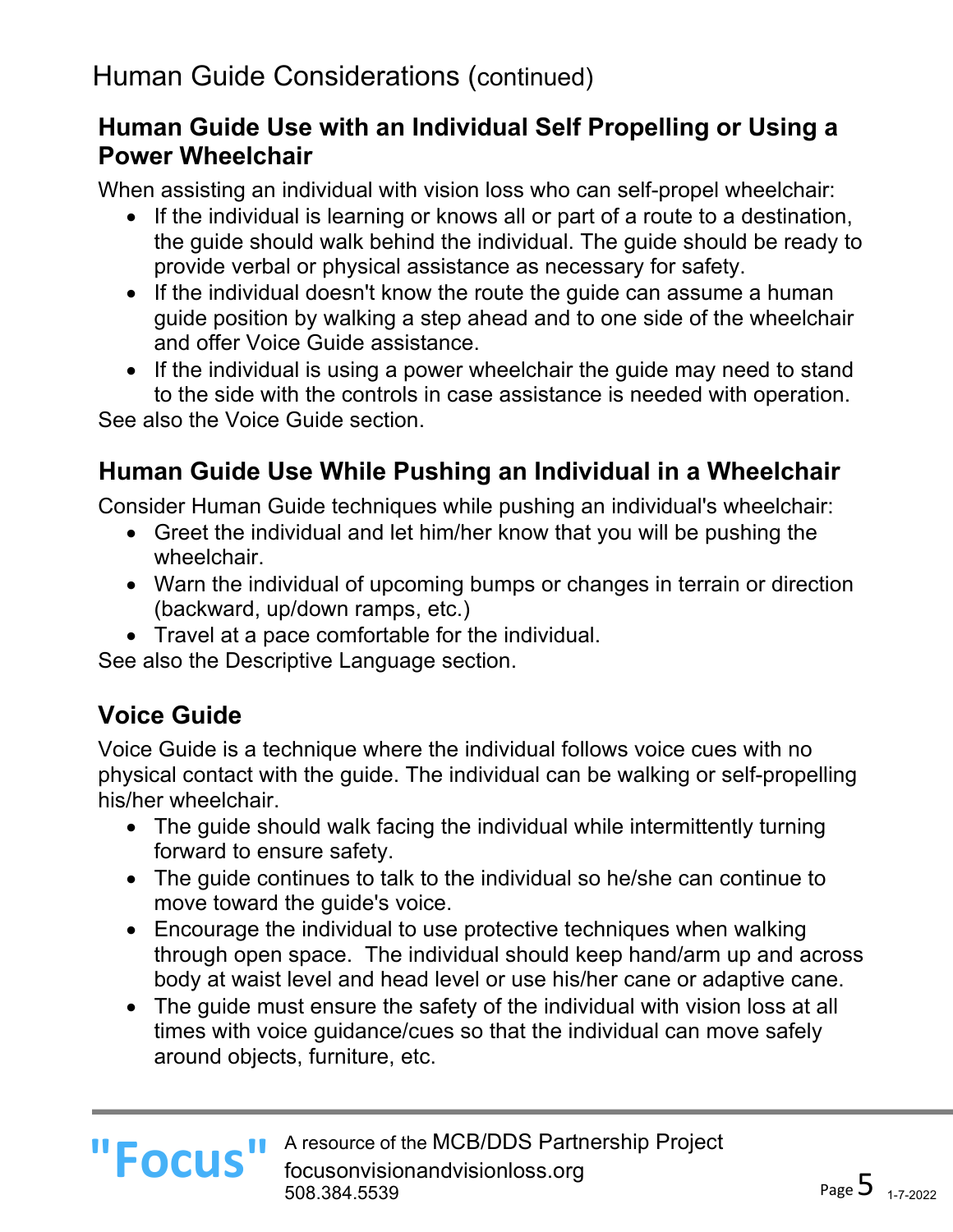#### **Use of Descriptive Language**

It is important for the guide to not only describe an area while guiding an individual with vision loss, but also explain the location and position of items relative to the individual:

- Use of descriptive language allows the individual to make sense of sounds, anticipate changes in the walking surface, become oriented to an area, and hopefully feel comfortable walking with the guide.
- It is not necessary to describe every sight and sound, but it is important to describe anything that the individual might encounter, that would be useful for orientation, that puts the individual at ease, and/or answers his/her questions.

#### **Examples of descriptive/positional language include:**

• Indoors:

"Door opens toward you and is on your right."

"We are turning into a narrow hallway with a coat rack to your left." "The sound up ahead is a man vacuuming the rug in the hallway." "The furniture has been moved for cleaning so now the couch is against the left wall.

• Outdoors:

"The dogs barking are on a leash and walking in the park with their owner."

"On this street the stores are on your left."

"The sidewalk is under construction, so we are going to walk slowly over some bumpy areas."

• Always use "left" and "right" for total communication:

"We're turning left".

"There is a tree to your right".

"We're going through the door on your left".



A resource of the MCB/DDS Partnership Project **II FOCUS** A resource of the MCB/DDS Partr<br> **FOCUS** cousonvisionandvisionloss.org 508.384.5539